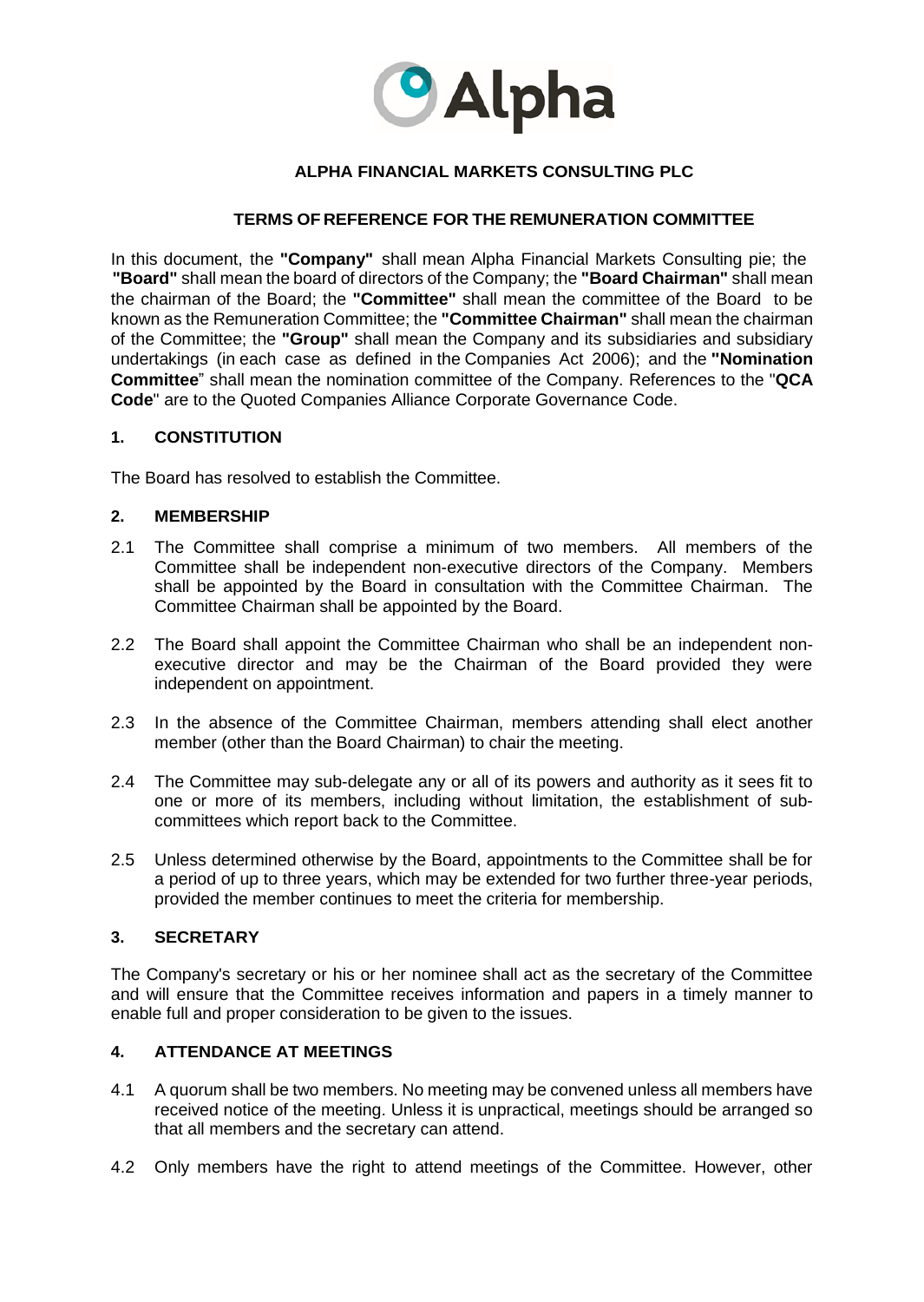individuals such as the Board Chairman and the chief executive of the Company or external advisors of the Group may be invited to attend all or part of any meeting as and when deemed appropriate by the Committee Chairman. The Committee shall take care to recognise and manage conflicts of interest when receiving views from or consulting with any such persons about its proposals.

- 4.3 No member or attendee may participate in any discussion or decision with regards to their own remuneration.
- 4.4 A duly convened meeting at which a quorum is present shall be competent to exercise all or any of the authorities, powers and discretions vested in or exercisable by the Committee.
- 4.5 Decisions of the Committee will be made by majority vote. In the event of an equality of votes the Committee Chairman will have a second or casting vote.

# **5. MEETINGS BY TELEPHONE OR OTHER ELECTRONIC MEANS**

- 5.1 A meeting of the Committee may consist of a conference between members some or all of whom are in different places, provided that each member may participate in the business of the meeting whether directly, by telephone or by any other electronic means which enables him or her:
	- (a) to hear each of the other participating members addressing the meeting; and
	- (b) if he or she so wishes, to address all of the other participating members simultaneously.
- 5.2 A quorum is deemed to be present if at least the number of members required to form a quorum may participate in the manner specified in paragraph 5.1 in the business of the meeting.
- 5.3 A meeting held in the manner specified in paragraph 5.1 is deemed to take place at the place where the largest group of participating members is assembled or, if no such group is readily identifiable, at the place from where the chairman of the meeting participates.

# **6. FREQUENCY AND NOTICE OF MEETINGS**

- 6.1 The Committee shall meet at least twice a year and at such other times as the Committee Chairman shall require.
- 6.2 Meetings shall be called by the secretary of the Committee at the request of the Committee Chairman.
- 6.3 Unless otherwise agreed by all members, notice of each meeting confirming the venue, time and date, together with an agenda of items to be discussed, shall be forwarded to each member no later than five working days before the date of the meeting (or such shorter period of time the members may otherwise agree). Supporting papers shall be sent to members and to other attendees, as appropriate, at the same time.

## **7. MINUTES OF MEETINGS**

- 7.1 The secretary shall minute the proceedings and decisions of all meetings, including recording the names of those present and in attendance.
- 7.2 Draft minutes of meetings shall be circulated promptly to all members.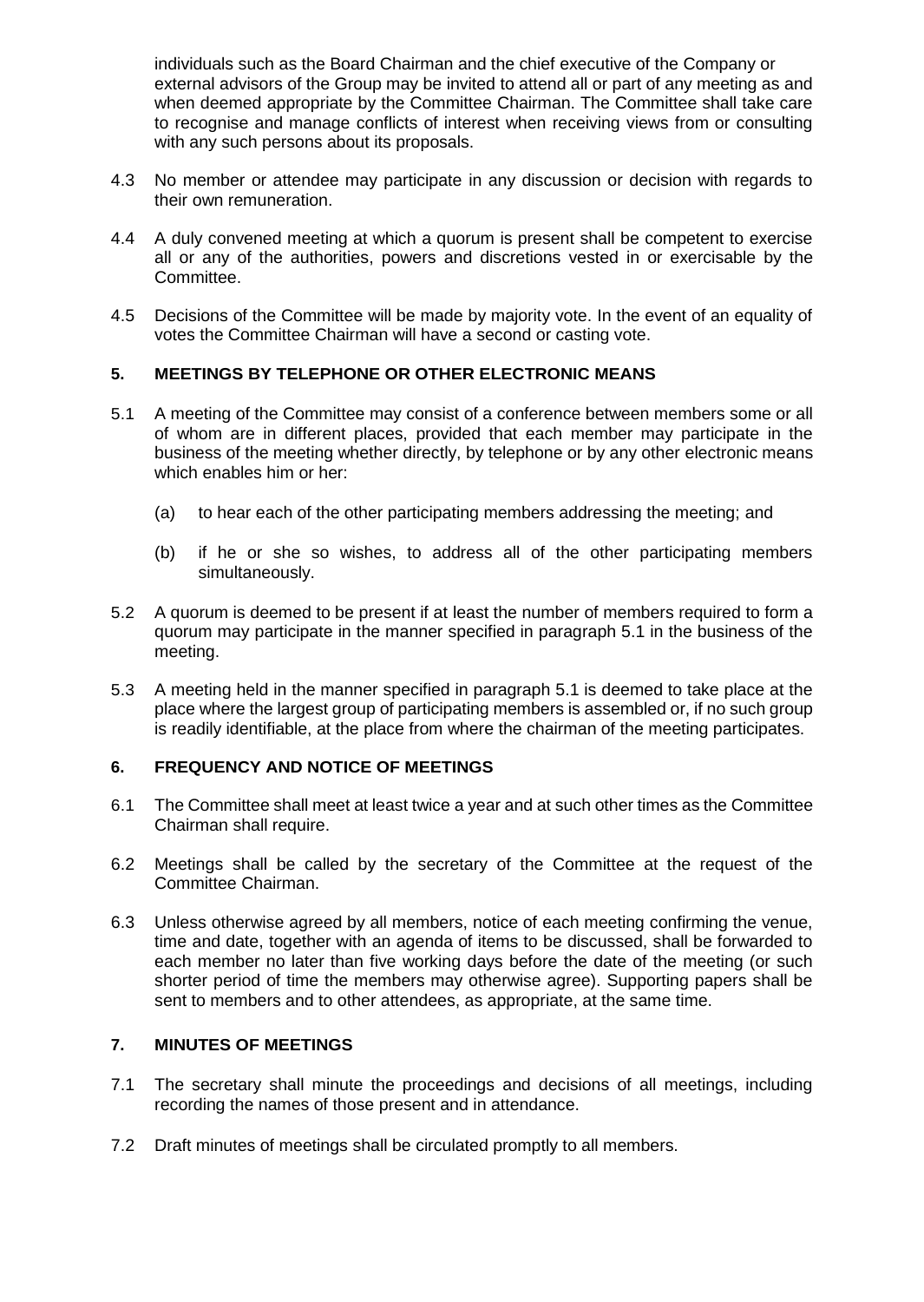## **8. ANNUAL GENERAL MEETING**

The Committee Chairman shall attend the annual general meeting of the Company to answer any shareholder's questions on the Committee's activities.

# **9. ROLES AND RESPONSIBILITIES**

- 9.1 The Committee shall carry out the duties detailed in this paragraph 9 for the Company and/or any member of the Group, as appropriate.
- 9.2 Formulate and recommend to the Board the remuneration policies for executive directors, the Board Chairman and senior management of the Group. These decisions are taken with the benefit of relevant independent professional advice. Remuneration for executive directors and senior management of the Group is deemed to include all aspects of remuneration including, without limitation, salary, annual and long term bonus, benefits from share and share option schemes, benefits in kind, pension entitlements, share ownership guidelines and any compensation payments.
	- (a) In setting the remuneration policies for executive directors and senior management of the Group, the Committee will:
		- (i) consider all necessary relevant legal and regulatory requirements, including the provisions and recommendations of the QCA Code and associated guidance;
		- (ii) have regard to the risk appetite of the Company and alignment to the Company's long term strategic goals; and
		- (iii) review and have regard to pay and employment conditions across the Company, especially when determining annual salary increases.
	- (b) The objective of the remuneration policies shall be to:
		- (i) attract, retain and motivate employees of the quality required to run the Company successfully without paying more than is necessary, having regard to views of shareholders and other stakeholders;
		- (ii) promote the long-term success of the Company; and
		- (iii) ensure that the performance-related elements of remuneration form a significant, yet appropriate proportion of the total remuneration package and are transparent, stretching and rigorously applied.

A sub-committee of the Board comprising executive directors and senior management of the Group shall set the fees of the non-executive directors, within the limits set by the Company's articles of association.

- 9.3 Review the on-going appropriateness and relevance of the remuneration policies.
- 9.4 Within the terms of the remuneration policies and in consultation with the chief executive of the Company, determine the total individual remuneration package of each executive director and the Board Chairman. The chief executive of the Company is responsible for determining the total individual remuneration package of each member of the senior management of the Group, which shall be submitted to the Committee for agreement.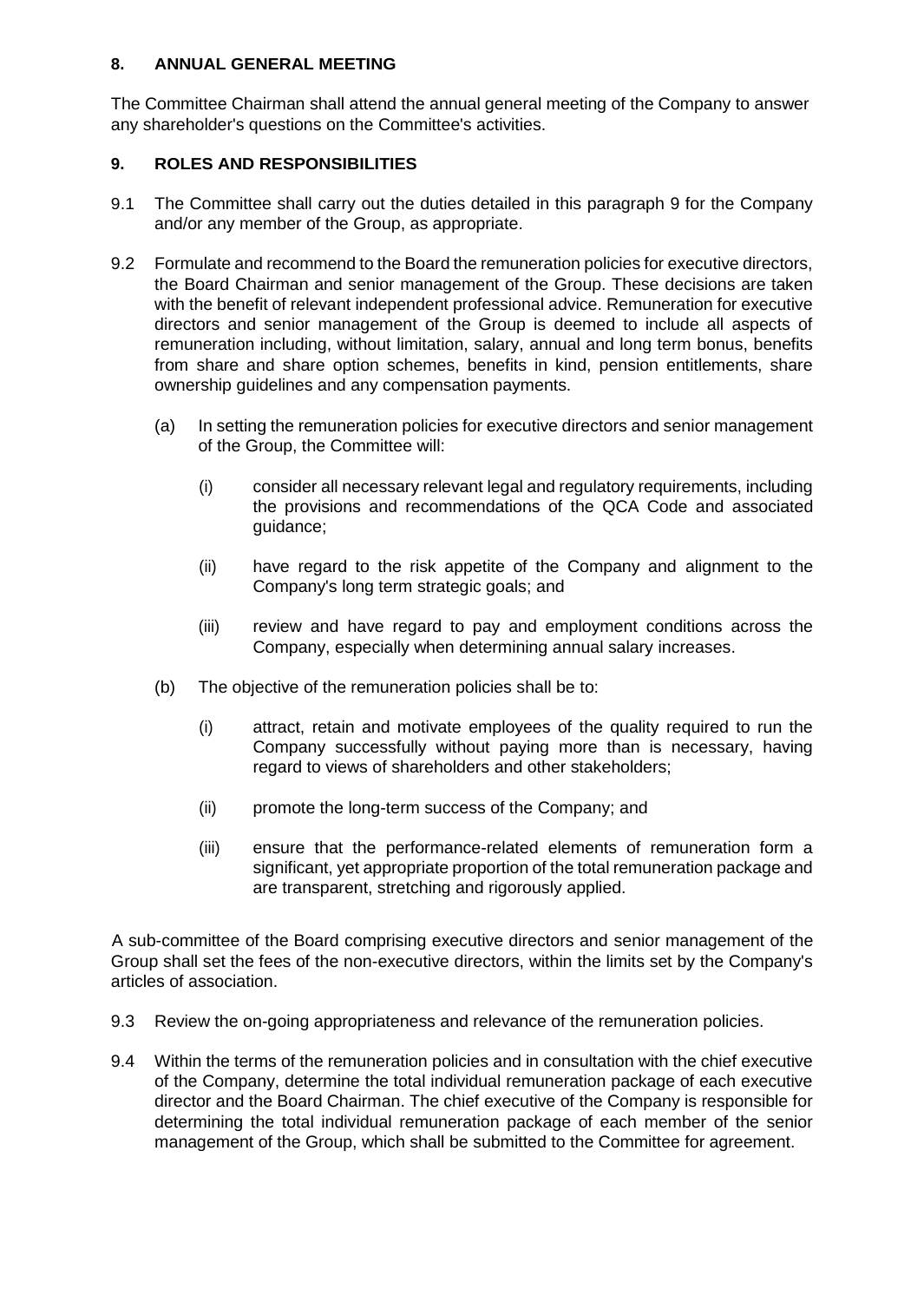- 9.5 Consider whether executive directors should be required to hold a minimum number of shares for a further period after vesting or exercise, including a period after leaving the Company.
- 9.6 Design and invoke agreed safeguards, for example clawback, to protect against rewards for failure through appropriate risk management of incentive arrangements to ensure that any performance-related payments reflect actual achievements where possible.
- 9.7 Monitor the level and structure of remuneration for the senior management of the Group.
- 9.8 Obtain reliable, up-to-date information about remuneration in other companies of comparable scale and complexity. To help it fulfil its obligations, the Committee shall have full authority to appoint remuneration consultants and to commission or purchase any reports, surveys or information which it deems necessary at the expense of the Company, but within any budgetary restraints imposed by the Board.
- 9.9 Be exclusively responsible for establishing the selection criteria, selecting, appointing and setting the terms of reference of any external consultants who advise the Committee.
- 9.10 Review the design of, and determine targets for, any performance-related pay schemes operated by the Company and approve total annual payments made under such schemes).
- 9.11 Review the design of all share incentive plans for approval by the Board and shareholders. For any such plans, determine each year whether awards will be made, and if so, the overall amount of such awards, the individual awards to the senior management of the Group and, if relevant, the performance targets to be used. The committee shall review dilution limits and headroom prior to granting any awards under the Company's various share schemes.
- 9.12 Determine the policy for, and scope of, pension arrangements for each executive director and the senior management of the Group and consider the pension consequences and associated costs to the Company of basic salary increases and other changes in remuneration.
- 9.13 Ensure that contractual arrangements for termination and any payments made, are fair both to the individual and the Company, that failure is not rewarded and that the duty to mitigate loss is fully recognised.
- 9.14 Oversee any major changes in employee benefit structures throughout the Company.
- 9.15 Agree the policy for authorising claims for expenses from the executive directors and senior management of the Group and Board Chairman. The policy for authorising claims for expenses from non-executive directors shall be agreed by the Board.
- 9.16 Monitor and review periodically the terms of any proposed letter of appointment or contract or termination arrangements relating to any executive director and senior management of the Group or the Board Chairman.
- 9.17 Work and liaise as necessary with all other committees of the Board.
- 9.18 Consider any other matters related to the remuneration of the directors of the Group which the Board may ask it to consider.
- 9.19 Ensure, where relevant, that any payments made are permitted under the latest shareholder approved remuneration policies and, if not, that either a revised